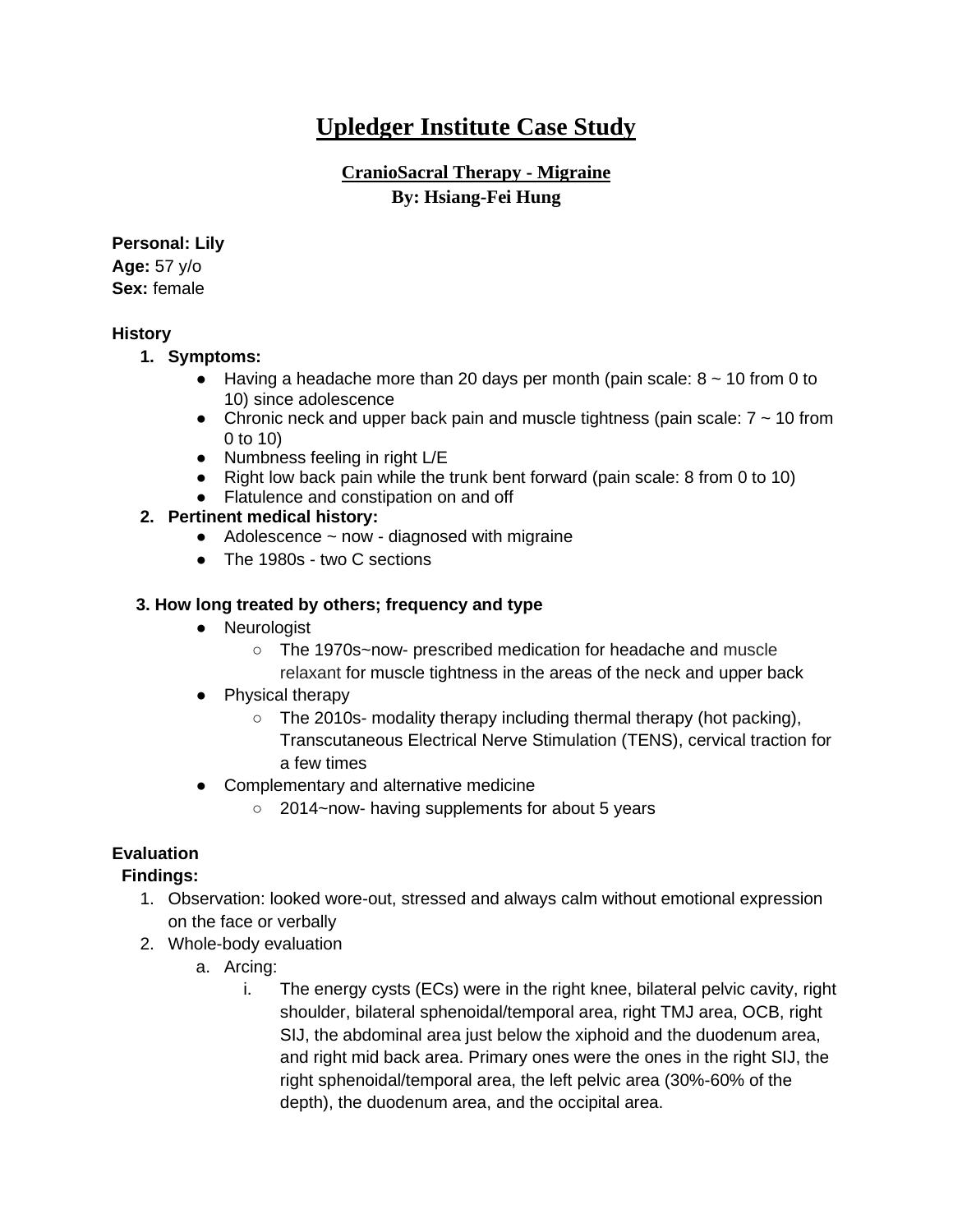- b. Fascial glide: The fascial restrictions were from bilateral knees to the respiratory diaphragm, in the bilateral upper back, and the right shoulder
- c. CSR:
	- i. The amplitudes of the listening stations of heels, dorsums, thighs, ASISs, ribs, shoulders and the 3rd vault hold significantly diminished during both the flexion/extension phases, especially in the stations of ASISs, Ribs and the sphenoid bone of 3rd vault hold (nearly no movement).
	- ii. The amplitudes of the listening stations of the 1st and the 2nd vault hold moderately diminished.
	- iii. Under quality was about 2 from 1(lowest energetic) to 5(highest energetic).
- d. Dural tube evaluation:
	- i. The facilitated segments were at the levels of C3, T9, L1, and L5.
- e. The Global Epicenter was in the right upper abdomen below the border of the right rib cage and away from the midline for about 3 cm, the depth was about 50 %.

#### **Treatment**:

Global Epicenter was utilized for treatment. The whole body dancing landscape began and gradually calmed down, and the last spot which kept showing up was the left lower corner of the abdomen cavity around the sigmoid colon. I treated the relationship between Global Epicenter and the major restriction here, then focused on treating the near fasciae of the sigmoid colon with the techniques of diaphragm release and Direction Of Energy (DOE) until the restrictions and EC here was released. The EC in the duodenum area was treated by the techniques of DOE and diaphragm release. A large amount of heat emission and a sense of crescendo and decrescendo of the therapeutic pulse were noted during the release of energy here.

The 10-step protocol was also engaged. When I released the OCB, the SD occurred. During the release of the right occipital-Mastoid suture, a SD occurred and Lily went into SER with the onset of the slight spontaneous movements of the head. However, when I ask Lily "what did you feel?" She just briefly replied "I felt pretty relaxed." and nothing more. I didn't pursue more dialogue because she once expressed the concern of "the therapeutic imagery and dialogue" out of the reason for religion. I kept the position and waited for the release sign to happen, then I moved on. A SD happened again when I released the sphenoid bone which had a left torsion lesion. Lily also expressed that she felt relaxed. An energy cyst was released with a sense of crescendo and decrescendo of the therapeutic pulse and some heat emission.

The mouth works were applied to release Lily's bilateral TMJ, the soft tissues of the right side were much tighter than the left side which was also tight. I released the soft tissues and the articular sutures of the zygoma bones.

The avenue of expression was also released and after that, Lily started talked about the problems of her relationships with the family/her husband and the characteristics of her personality. She stated she was a person who always avoided an argument with others, so she would rather choose to keep her true thoughts to herself to maintain peace with others. She felt extremely stressful when her husband was angry and yelled at her for some reasons, but she has never chosen to verbally fight with him.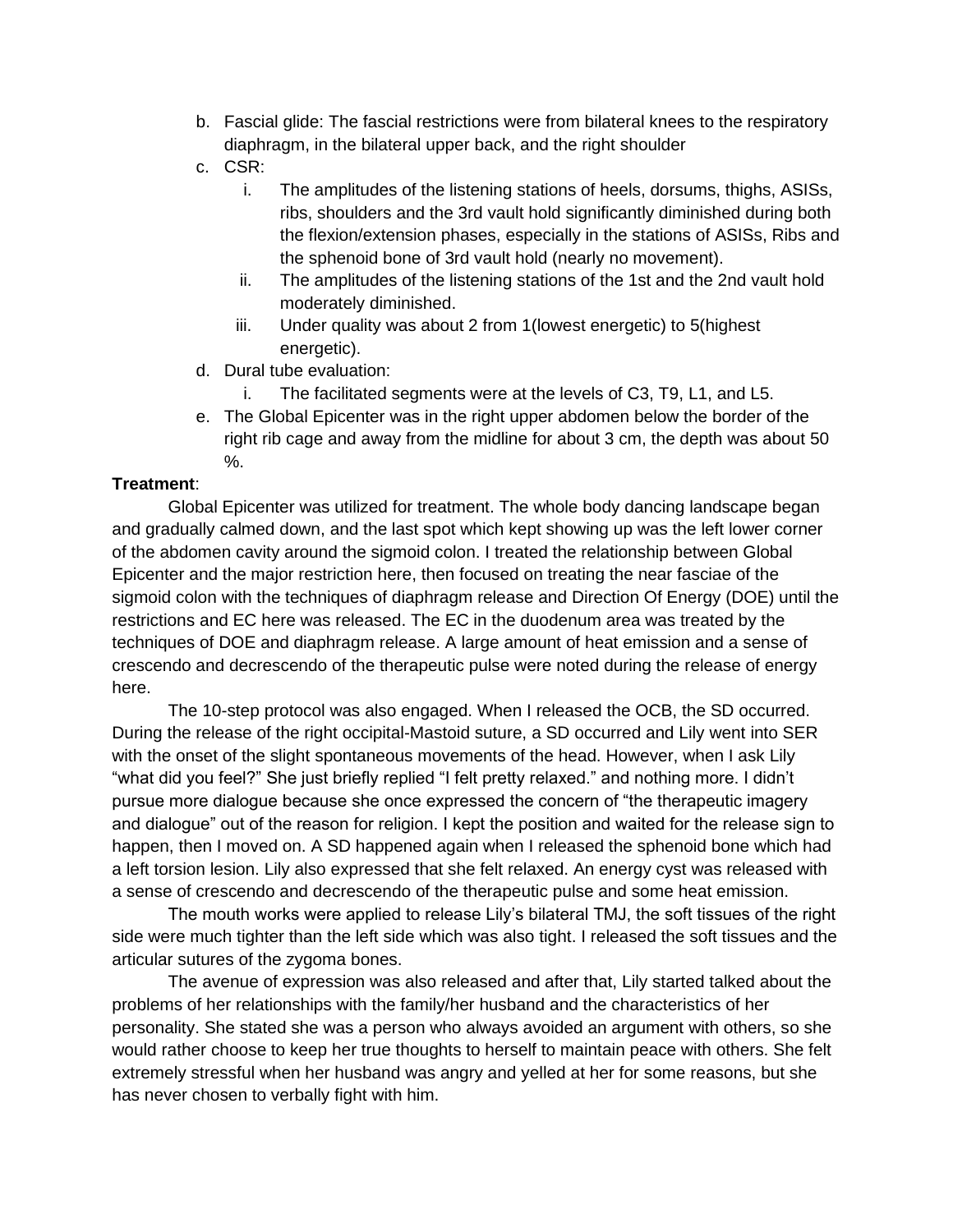#### **Tools you used:**

- 1. Whole-body evaluations
- 2. Global Epicenter/Regional Epicenter
- 3. 10-step protocol
- 4. The concept of the Sutherland cranial base lesions
- 5. Protocol for hard palate evaluation and correction (mouth works)
- 6. CST and SER
- 7. Positional tissue release
- 8. Avenue of Expression

#### **Objective Results:**

- 1. Observation: In the follow-up sessions, Lily appeared more relaxed sometimes, but sometimes still seemed worn-out and stressful when her work was heavy or had an argument with her husband.
- 2. Whole-body evaluations:
	- a. Arching: The total number of energy cysts decreased. The primary ones remained but became minor.
	- b. Fascial glide: The primary restrictions were from the right knee to the right lower rib cage, the left pelvic/hip area to left, the area below the left rib cage border, and bilateral upper back, but the degrees of the restrictions were from the significant level down to the moderate level.
	- c. CSR: The amplitudes of most of the mentioned listening stations improved by about 50 % except the sphenoid bone, which improved by less than 50 % and the results were inconsistent between sessions.
	- d. Dural tube evaluation: The facilitated segments were at the levels of T9 and L1.
	- e. The global epicenter was still in the right upper abdomen but moved lower about at the umbilicus level and away from the midline about 3 cm. The depth was about 30 %; under quality was about 2.5 from 1(lowest) to 5(highest).
- 3. In the sessions, Lily was more willing to talk about the stuff that resulted in the emotional stress for her, but still didn't get used to describe her emotions and feelings. In her daily life, she started to be aware of the relationship between emotional stress and her symptoms but was not able to find a good resolution yet.

### **Subjective Results:**

- 1. Lily was pleased because the frequency of headache was down to 0-2 day(s) per week and the need for large-dose painkillers also decreased. In the old days, she usually needed to take 1-2 large-dose painkillers to relieve the headache, but now a small-dose painkiller might be enough.
- 2. The pain scale of headache was from  $8 \sim 10$  down  $5 \sim 7$  and usually a small-dose painkiller and muscle relaxant were enough.
- 3. The tightness feeling in the neck and upper back decreased by 50 % and the frequency was less, too. She stated, "I still felt they were tight but that would not induce a headache that often liked the old days."